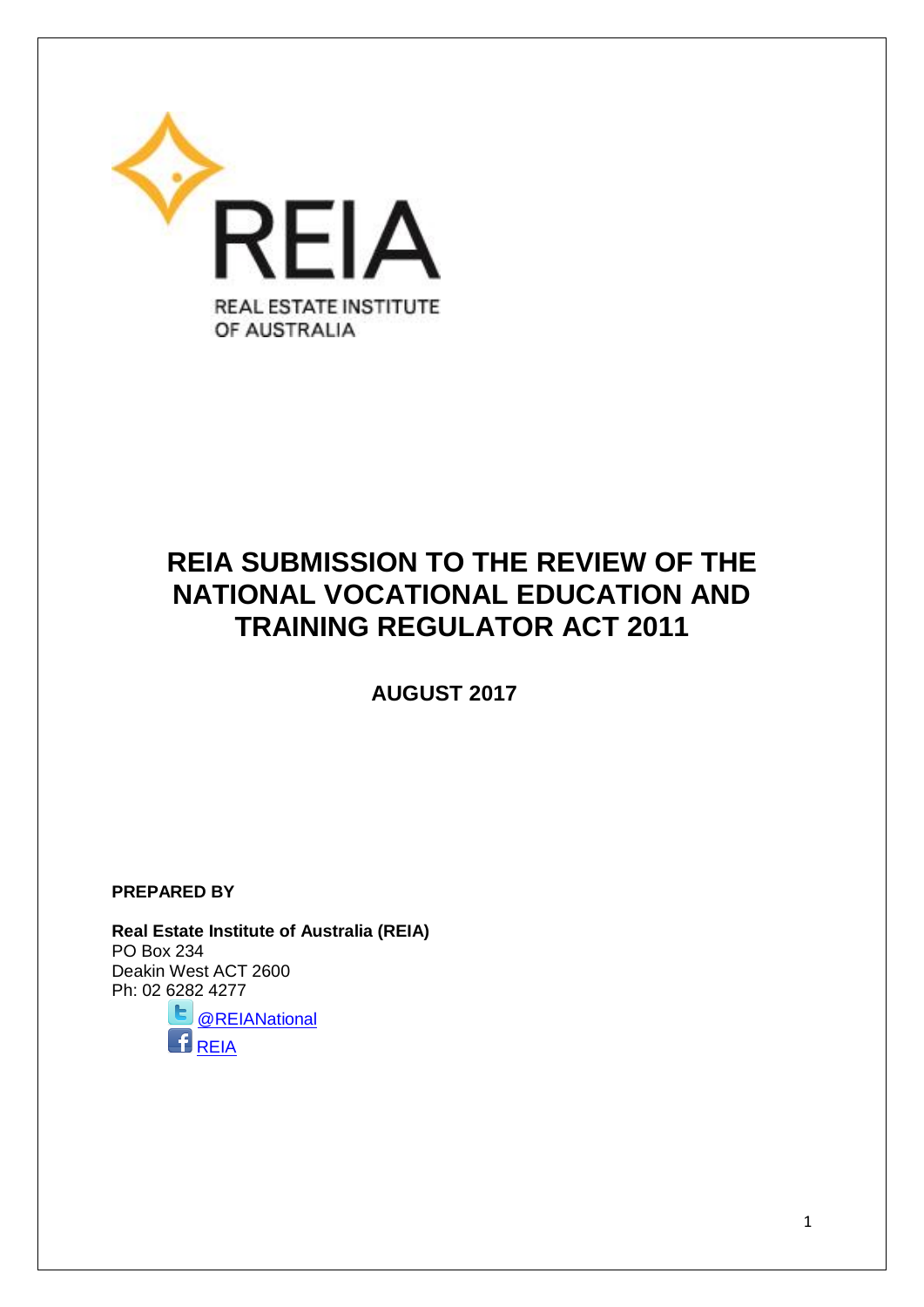## **REIA SUBMISSION TO THE REVIEW OF THE NATIONAL VOCATIONAL EDUCATION AND TRAINING REGULATOR ACT 2011**

The Real Estate Institute of Australia (REIA) is the peak national association for the real estate profession in Australia.

The REIA's members are the State and Territory Real Estate Institutes, through which around 75 per cent of real estate agencies are collectively represented. The 2011 Census records the Rental, Hiring and Real Estate Services Industry employment sitting at a total of 117,880. By occupation the key data recorded by ABS Census were 64,699 business brokers, property managers, principals, real estate agents and representatives.

The REIA represents an important element of the broader property and construction sector which together makes a significant contribution to Australia's social climate and economic development. Property contributes \$300 billion annually in economic activity.

Importantly, REIA represents an integral element of the small business sector. Some 99 per cent of real estate agencies are small businesses and 11 per cent of all small businesses in Australia are involved in real estate.

REIA is committed to providing and assisting research and well-informed advice to the Federal Government, Opposition, professional members of the real estate sector, media and the public on a range of issues affecting the property market.

The REIA welcomes the opportunity to provide a submission to the Review of the National Vocational Education and Training Regulator Act 2011.

### **Introduction**

REIA's response focusses on real estate professionals and addresses the Terms of Reference by outlining problems that have been encountered in training in this sector.

REIA recognises that Australia needs a skilled workforce to maintain and improve our economic position in the face of increasing global competition and that to achieve this businesses must have access to a skilled workforce. The vocational education and training (VET) sector plays a central role in achieving this goal and as such must be both of a high standard and integrity and be governed effectively with clear roles and responsibilities for industry and Government.

The overriding objectives of drawing the attention of this Review to the problems that have been encountered in training real estate professionals is that we have a structure that is responsive to industry, less onerous, reducing costs for RTOs and less of a regulatory burden for RTOs. Furthermore the national training system is to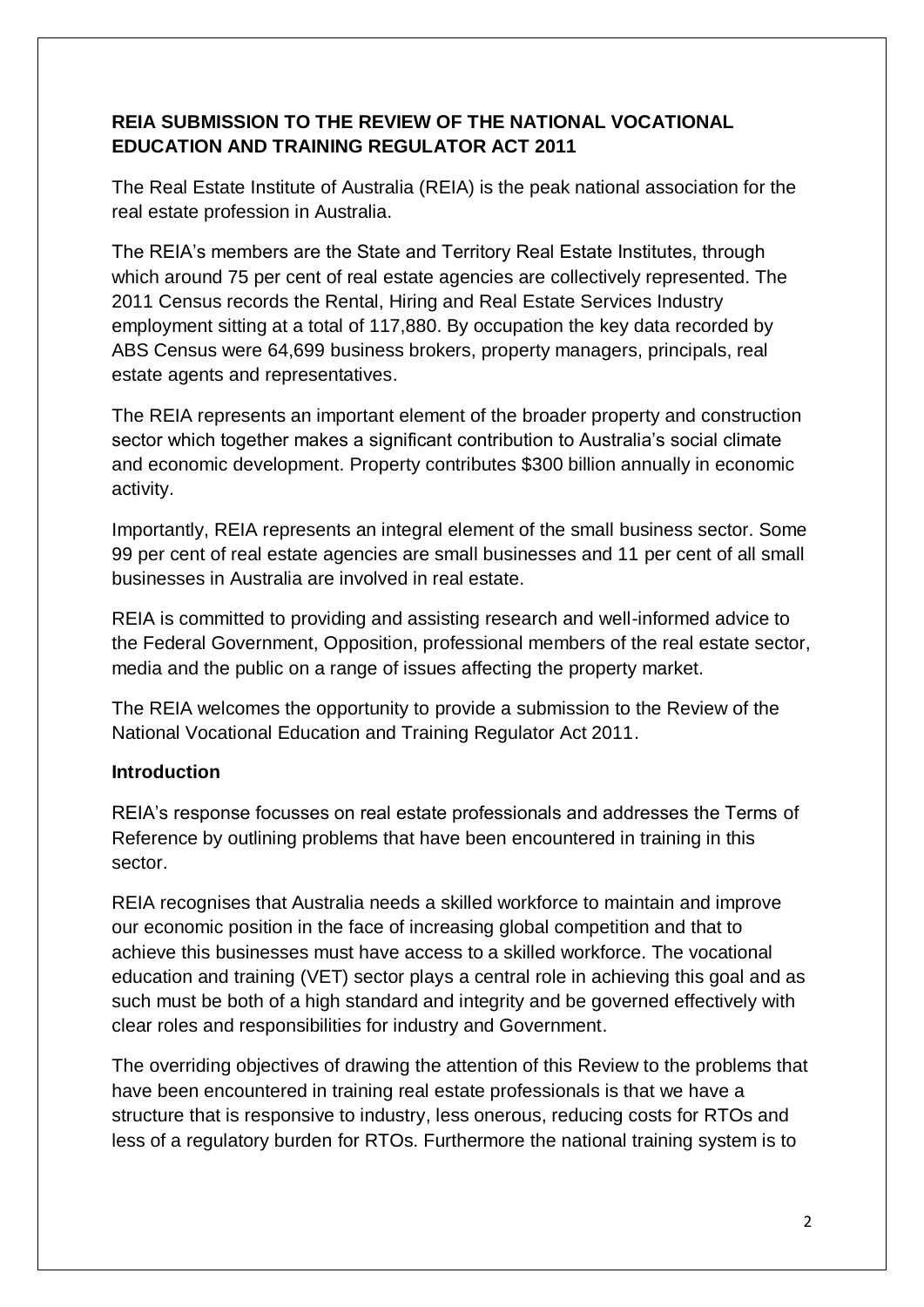be industry led, using appropriately skilled trainers and assessors capable of delivering high quality outcomes.

## **Matters Raised About ASQA**

The following matters have been raised about ASQA:

- The variable quality of training. In particular some short courses and selfpaced e-learning courses were of a poor quality, particularly in NSW. Examples are courses which offer a Cert IV in property that can be completed within a few days. Some have in the past advertised that a job will be available at the completion. The colleges or institutions that the REIA takes issue with across all states are those that offer very short courses for the purposes of licensing based on a questionable system of Recognised Prior Learning (RPL). Many colleges use a process of "self-assessment" – i.e. "tick the box if you have the following knowledge" - and do not actually test or validate the information in an objective way that could stand any scrutiny. Similarly many providers provide answers to question and students then tick the appropriate answer – students are not trained but yet gain full qualification
- The approach to training has not been coordinated and uniform across jurisdictions with a detrimental consequence on the quality of training. Indeed jurisdictional differences have at times been used by some RTOs to circumvent scrutiny by registration bodies. For example, in at least one jurisdiction the registration body will only investigate complaints when these are about RTOs based in that jurisdiction
- The RPL process is not being properly audited by state training authorities
- The complaints procedure only provides the ability to lodge a complaint online. The response fields are too narrow - can only input evidence that the system permits. So unable to complain about another provider as unable to get information into fields. There is no follow up or indication on progress and outcomes
- There is a feeling that with a focus on compliance audits that processes are created to meet the compliance requirements but the delivery and assessment of training are not evaluated. Would be preferable to follow the system in place in WA where a list of learning resources and the amount of time a student needs to commit to this is identified. This then the RTO to provide evidence to the auditor that the amount of training required for each student has been identified. Further, one can see how training has been adjusted in response to feedback and how the student has been informed
- ASQA appears to be process rather than outcomes focused and it is not responsive to the RTOs seeking advice/input
- The assessment of LLN (language, literacy and numeracy) requirements should only be done by those that have received the specific formal training.